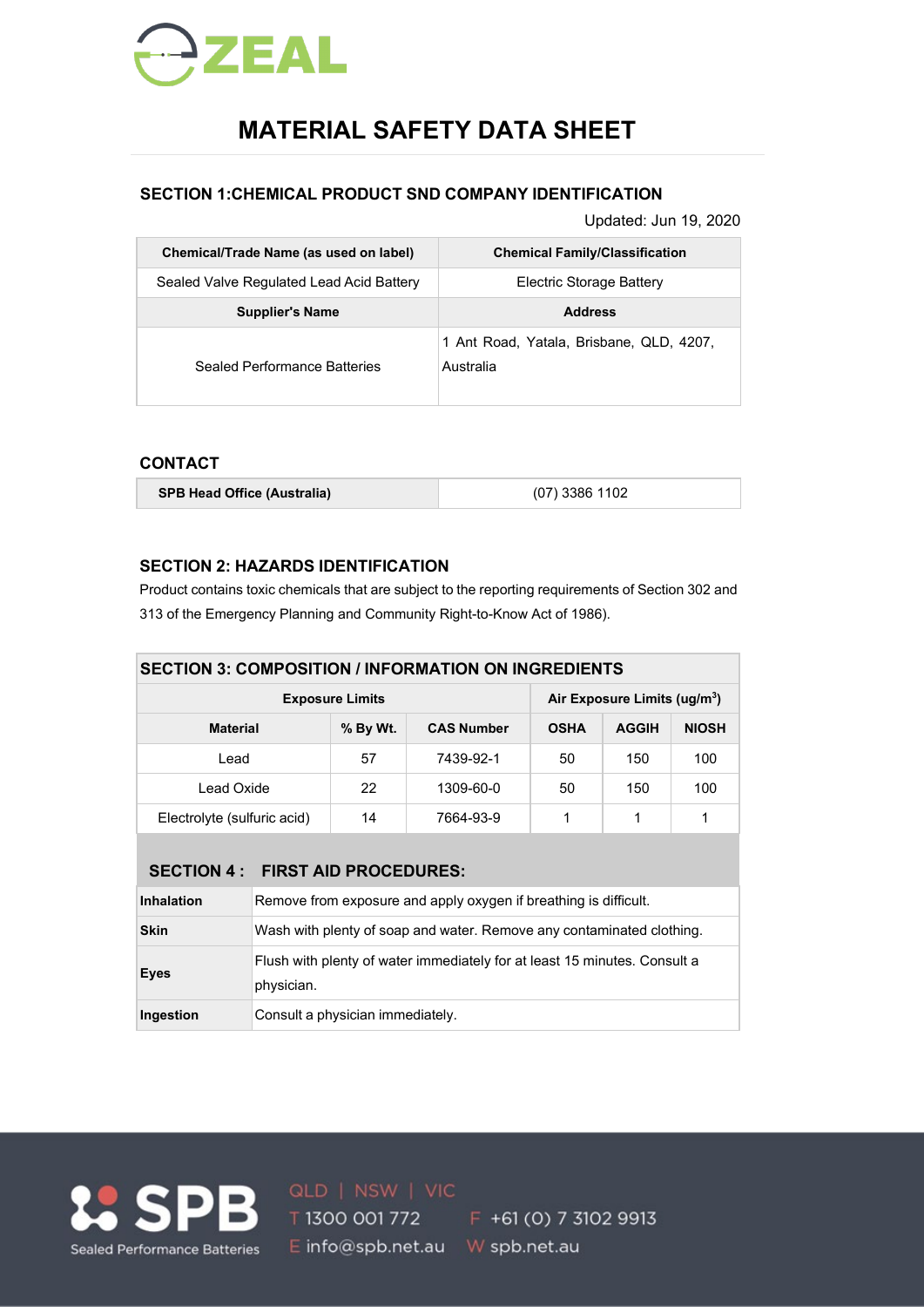

# **SECTION 5 : FIRE FIGHTING MEASURE**

| <b>Flash Point</b>                        | Hydrogen = $259$ °C                                                                                                                                                                                                                                                                                                      |
|-------------------------------------------|--------------------------------------------------------------------------------------------------------------------------------------------------------------------------------------------------------------------------------------------------------------------------------------------------------------------------|
| <b>Auto ignition Temperature</b>          | Hydrogen = $580^{\circ}$ C                                                                                                                                                                                                                                                                                               |
| <b>Extinguishing Media</b>                | Dry Chemical, foam, CO2                                                                                                                                                                                                                                                                                                  |
| <b>Unusual Fire and Explosion Hazards</b> | Hydrogen and oxygen gases are produced in the cells<br>during normal battery operation (hydrogen is flammable<br>and oxygen supports combustion). These gases enter the<br>air through the vent caps. To avoid the chance of a fire or<br>explosion, keep sparks and other sources of ignition away<br>from the battery. |

## **SECTION 6 : ACCIDENTAL RELEASE MEASURES**

Remove combustible materials and all sources of ignition. Cover sills with soda ash (sodium carbonate) or quicklime (calcium oxide). Mix well. Make certain mixture is neutral then

a. collect residue and place in a drum or other suitable container. Dispose of a hazardous waste.

Wear acid-resistant boots, chemical face shield, chemical splash goggles, and

b. acid-resistant gloves.

**Do not release un-neutralized acid.**

### **SECTION 7 : HANDLING AND STORAGE**

#### **Hygiene Practices:**

Following contact with internal battery components, wash hand thoroughly before eating, drinking, or smoking.

#### **Respiratory Protection:**

Wear safety glasses. Do not permit flames or sparks in the vicinity of battery(s). If battery electrolyte (acid) comes in contact with clothing, discard clothing.

#### **Other Handling and Storage Precautions:**

None Required.

# **SECTION 8: EXPOSURE CONTROLS, PERSONAL PROTECTION**

#### **Engineering Controls:**

Store lead/acid batteries with adequate ventilation. Room ventilation is required for batteries utilized for standby power generation. Never recharge batteries in an unventilated, enclosed space.

#### **Work Practices:**

Do not remove vent caps. Follow shipping and handling instructions that are applicable to the battery type. To avoid damage to terminals and seals, do not double-stack industrial batteries.



E info@spb.net.au W spb.net.au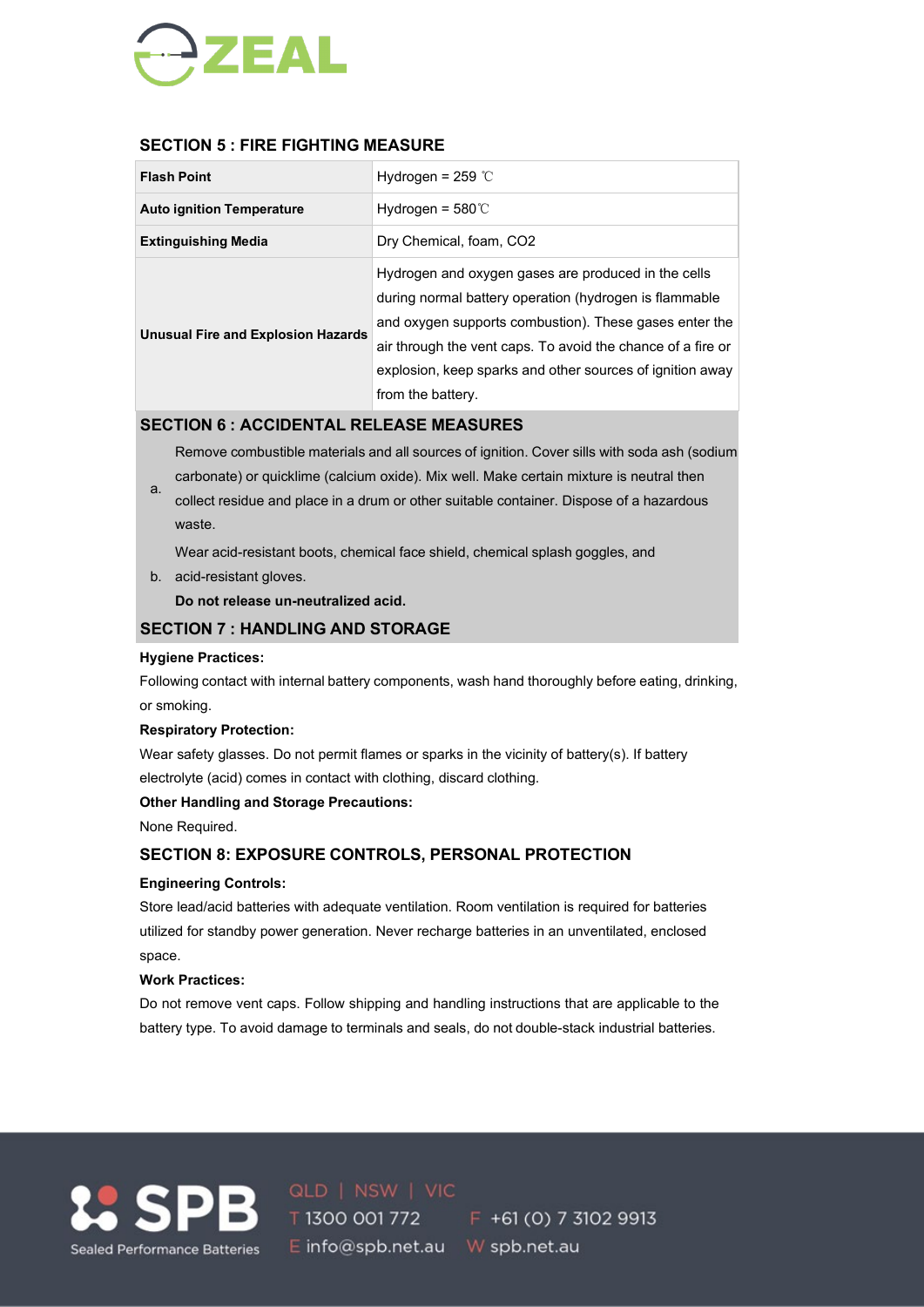

#### **Respiratory Protection:**

None required under normal handling conditions. During battery formation (high-rate charge condition), acid mist can be generated which may cause respiratory irritation. Also, if acid spillage occurs in a confined space, exposure may occur. If irritation occurs, wear a respirator suitable for protection against acid mist.

#### **Eyes and Face:**

Chemical splash goggles are preferred. Also acceptable are "visor-gogs" or a chemical face shield worn over safety glasses.

#### **Hands, Arms, Body:**

Vinyl coated, VC, gauntiet type gloves with rough finish are preferred.

#### **Other Special Clothing and Equipment:**

Safety shoes are recommended when handling batteries. All footwear must meet requirements of EN ISO 20345:2011

# **SECTION 9 : PHYSICAL AND CHEMICAL PROPERTIES**

Material is Solid at normal temperatures.

#### **Electrolyte:**

| <b>Boiling Point</b>       | $230 \text{ }^{\circ}\text{F}$ / 110 $^{\circ}\text{C}$ | <b>Melting Point</b>    | Lead 327.4 $\degree$ C |
|----------------------------|---------------------------------------------------------|-------------------------|------------------------|
| <b>Specific Gravity</b>    | $1.215 - 1.350$                                         | <b>Vapor Density</b>    | Not determined         |
| % Volatiles By Weight      | Not Applicable                                          | <b>Vapor Pressure</b>   | Not determined         |
| <b>Solubility in Water</b> | 100% (electrolyte)                                      | <b>Evaporation Rate</b> | Not determined         |

Appearance and Odor: Electrolyte is a clear liquid with a acidic odor

# **SECTION 10 : CHEMICAL STABILITY AND REACTIVITY**

| <b>Stability</b>           | <b>Stable</b>                        |  |  |  |  |
|----------------------------|--------------------------------------|--|--|--|--|
| <b>Conditions to Avoid</b> | Sparks and other sources of ignition |  |  |  |  |

#### **Incompatibility: (materials to avoid)**

- 1. Lead/lead compounds: Potassium, carbides, sulfides, peroxides, phosphorus, sulfur.
- Battery electrolyte (acid): Combustible materials, strong reducing agents, most metals,
- carbides, organic materials, chlorates, nitrates, picrates, and fulminates.

#### **Hazardous Decomposition Products**

- 1. Lead/lead compounds: Oxides of lead and sulfur.
- 2. Battery electrolyte (acid): Hydrogen, sulfur dioxide, and sulfur trioxide.

#### **Conditions to Avoid**

High temperature. Battery electrolyte (acid) will react with water to produce heat. Can react with oxidizing or reducing agents.



SPB 0LD | NSW | VIC<br>
T 1300 001 772 F +61 (0) 7 3102 9913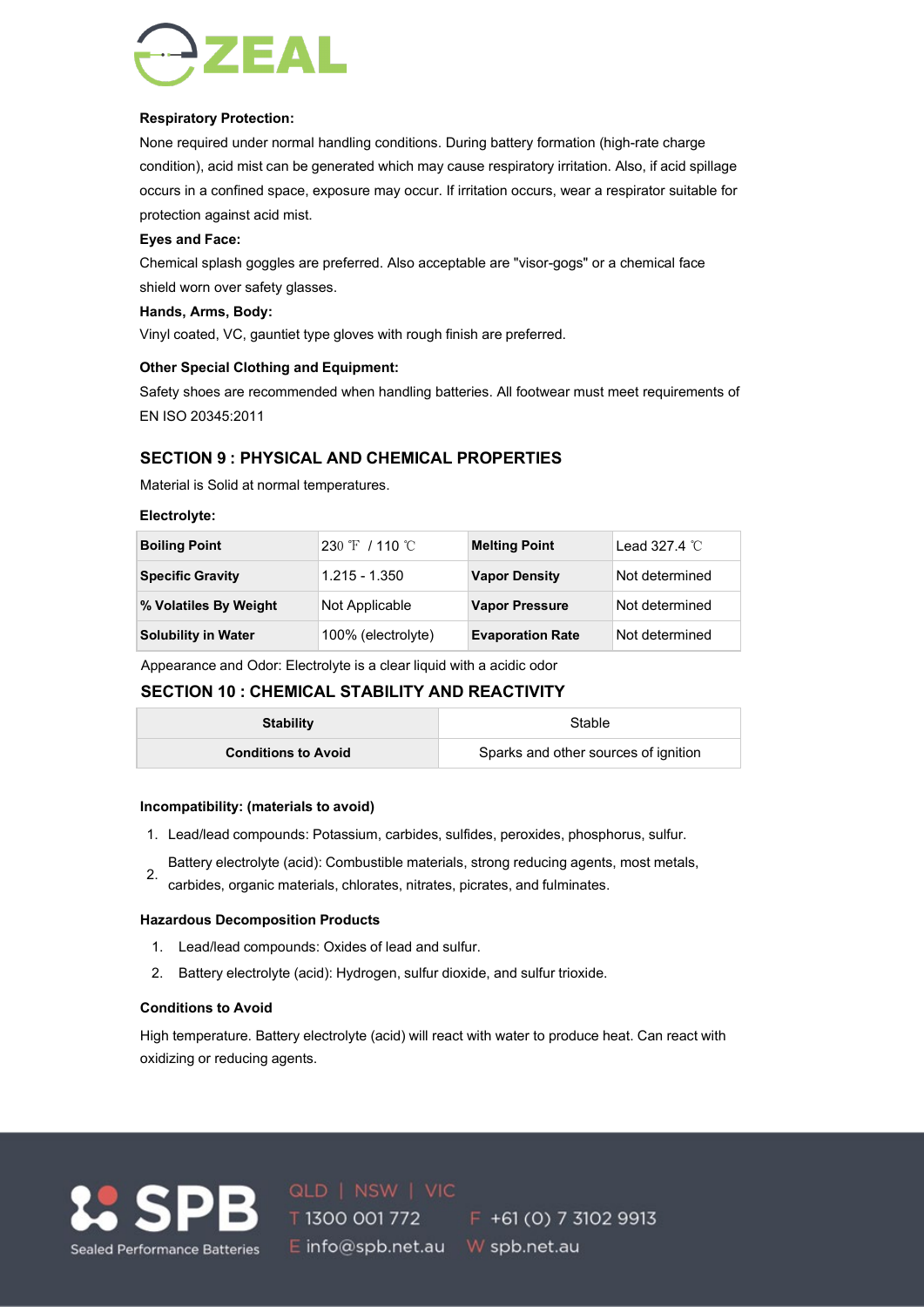

# **SECTION 11 : TOXICALOGICAL INFORMATION**

Under normal operating conditions, the internal material will not be hazardous to your health. Only internally exposed material during production or case breakage or extreme heat (fire) may be hazardous to your health.

### **Routes of Entry:**

| <b>Installation</b>    | Acid mist from formation process may cause respiratory irritation.      |
|------------------------|-------------------------------------------------------------------------|
| <b>Skin Contact</b>    | Acid may cause irritation, burns and/or ulceration.                     |
| <b>Skin Absorption</b> | Not a significant route of entry.                                       |
| <b>Eye Contact</b>     | Acid may cause sever irritation, burns, cornea damage and/or blindness. |
| Ingestion              | Acid may cause irritation of mouth, throat, esophagus and stomach.      |

#### **Sign and Symptoms of Over Exposure:**

| <b>Acute Effects</b>             | Over exposure to lead may lead to loss of appetite, constipation,<br>sleeplessness and fatigue. Over exposure to acid may lead to skin<br>irritation, corneal damage of the eyes and upper respiratory system.                                                                                                                                                                                                                                                                                                               |
|----------------------------------|------------------------------------------------------------------------------------------------------------------------------------------------------------------------------------------------------------------------------------------------------------------------------------------------------------------------------------------------------------------------------------------------------------------------------------------------------------------------------------------------------------------------------|
| <b>Chronic Effects</b>           | Lead and its components may cause damage to kidneys and nervous<br>system. Acid and its components may cause lung damage and<br>pulmonary conditions.                                                                                                                                                                                                                                                                                                                                                                        |
| <b>Potential to Cause Cancer</b> | The International Agency for Research on Cancer has classified<br>"strong inorganic acid mist containing sulfuric acid" as a Category 1<br>carcinogen, a substance that is carcinogenic to humans. This<br>classification does not apply to liquid forms of sulfuric acid or sulfuric<br>acid solutions contained within a battery. Inorganic acid mist is not<br>generated under normal use of this product. Misuse of the product,<br>such as overcharging, may however result in the generation of<br>sulfuric acid mist. |

#### **SECTION 12 : ECOLOGICAL INFORMATION**

#### **California Proposition 65:**

The State of California has determined that certain battery terminals and related accessories

contain lead and lead compounds, chemicals known to the State of California to cause cancer

and reproductive harm.

**Warming: Wash hands thoroughly after handling batteries.**



**1.** SPB **ald I NSW | VIC** F +61 (0) 7 3102 9913 E info@spb.net.au W spb.net.au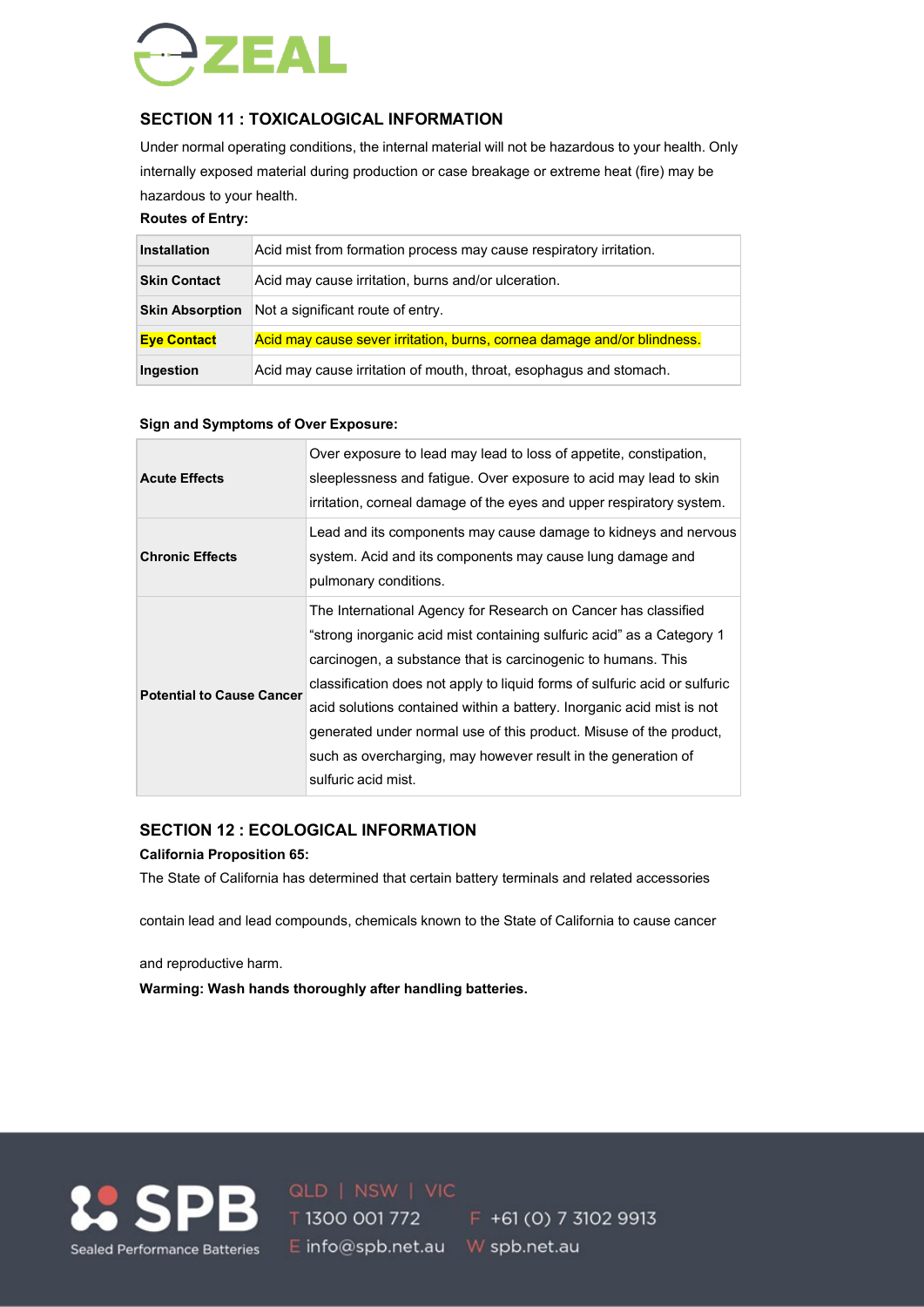

# **SECTION 13 : DISPOSAL CONSIDERATIONS**

#### **Waste Disposal Method:**

Battery electrolyte (acid): Neutralize as above for a spill, collect residue, and place in a drum or suitable container. Dispose of as hazardous waste. Do not flush lead contaminated acid to sewer. **Batteries:**

Send to lead smelter for reclamation following applicable Federal, state and local regulations. Product can be recycled along with automotive (SLI) lead acid batteries..

# **SECTION 14: TRANSPORTATION INFORMATION**

#### **Note:**

To transport these batteries as "non-spillable" they must be shipped in a condition that would protect them from short-circuits and be securely packaged so as to with stand conditions normal to transportation by a consumer, in or out of a device, they are unregulated thus requiring no additional special handling or packaging. so We hereby certify that our batteries are non-dangerous and non-hazardous materials under IMDG regulations .

#### **UN Number: 2800**

#### **DOT:** 49 CFR 173.159(f) and 49 CFR 173.159a

The batteries have been test in accordance with the vibration and pressure differential tests found in 49 CFR 173.159(f) and "crack test" found at 49 CFR 173.159a;

When offered for transport, the batteries must be protected against short circuits and securely packaged in accordance with 49 CFR 173.159a; and the battery and outer packaging must be marked NONSPILLABLE BATTERY as required by 49 CFR 173.159a.

#### **IATA:** Packing Instruction 872 and Special Provision A67

The batteries have been tested in accordance with the vibration and pressure differential tests found in Packing Instruction 872 AND "Crack Tesst" found in Special Provision A67 of the Internatinal Air Transport, the batteries must be protected against short circuits and securely packaged in accordance with Special Provision A67.

#### **IMDG:** Special Provision 238.1 and 238.2

The batteries have been tested in accordance with the vibration and pressure differential tests and "crack test" found in special Provision 238.1 and 238.2.

When offered for transport, the batteries must be protected against short circuits and securely packaged in accordance with Special Provision 238.1 and 238.2.



**SPB ald** I NSW | VIC<br>**5 DB T** 1300 001 772 **F** +61 (0) 7 3102 9913 E info@spb.net.au W spb.net.au